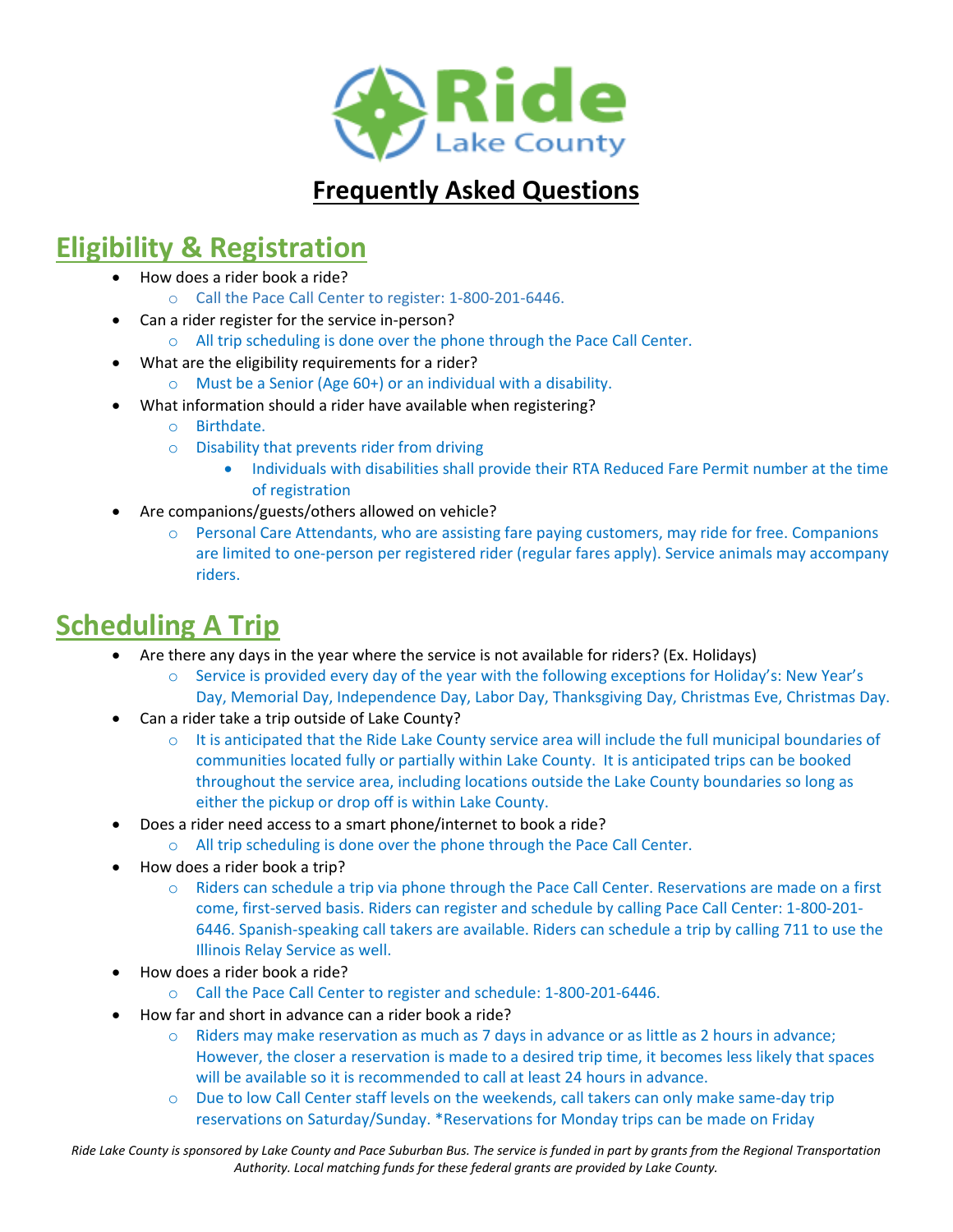

- How often can a rider book a ride?
	- o There are no restrictions on the number of trips a rider can take in a given time period.
- Is a rider allowed to book recurring trips?
	- o Ride Lake County anticipates a limited number of subscriptions. In order to book a subscription, riders need to show a demonstrated need for this. Showing a demonstrated need is achieved by traveling to the same place at the same time at least twice a week for an extended duration (ex. Months). After that, each time you call to make a reservation, ask the call taker if you can be placed on subscription. Please note there is a limited amount of subscriptions available for a given hour of the day.
- Is there a set timeframe a rider can expect to be picked up based on the time of their reservation? (Ex. No more than 15/30 minutes before or after the time of their reservation?)
	- $\circ$  A trip is considered on time if the bus arrives within 30 minutes after the scheduled pick-up time. Expect the bus to arrive within a 30-minute window of your scheduled time. For example, if your pick-up time is at 9:00AM, the bus may arrive anytime between 9:00AM and 9:30AM.
- What are the Pace Call Center hours?
	- o 5:30AM 6:00PM Monday Sunday
- What information should a rider have available booking a ride?
	- o Date of Trip
	- o Name or rider(s)
	- o Whether rider is traveling with children
	- o Requested drop-off or pick-up time
	- o Exact street address
	- o Whether any mobility aids will be used by rider
- What type of trips can a rider book?
	- o The service does not limit trips based on purpose.
- When can a rider take a trip?
	- o 6:00AM 6:00PM on Weekdays and Weekends except during Holidays.
- Where can a rider book a ride to?
	- o Anywhere within the Ride Lake County Service Area.

### **Fees & Payments**

- What are the acceptable forms of payments?
	- o Ride Lake County will initially only accept cash, exact change is required as drivers to not carry change. Pace vouchers and the Ventra app are currently not accepted on the Ride Lake County Service.
- What is the fare structure of the service?
	- $\circ$  The service will have a flat rate with distance tiers fare structure:
		- \$2.00 for trips between 0 and 5 miles
		- \$4.00 for trips between 5.01 and 10 miles
		- \$6.00 for trips further than 10.01 miles
- Do children ride for free?
	- $\circ$  Up to 2 children under age seven may ride free per fare-paying adult; riders under age 16 must be accompanied by an adult.

*Ride Lake County is sponsored by Lake County and Pace Suburban Bus. The service is funded in part by grants from the Regional Transportation Authority. Local matching funds for these federal grants are provided by Lake County.*